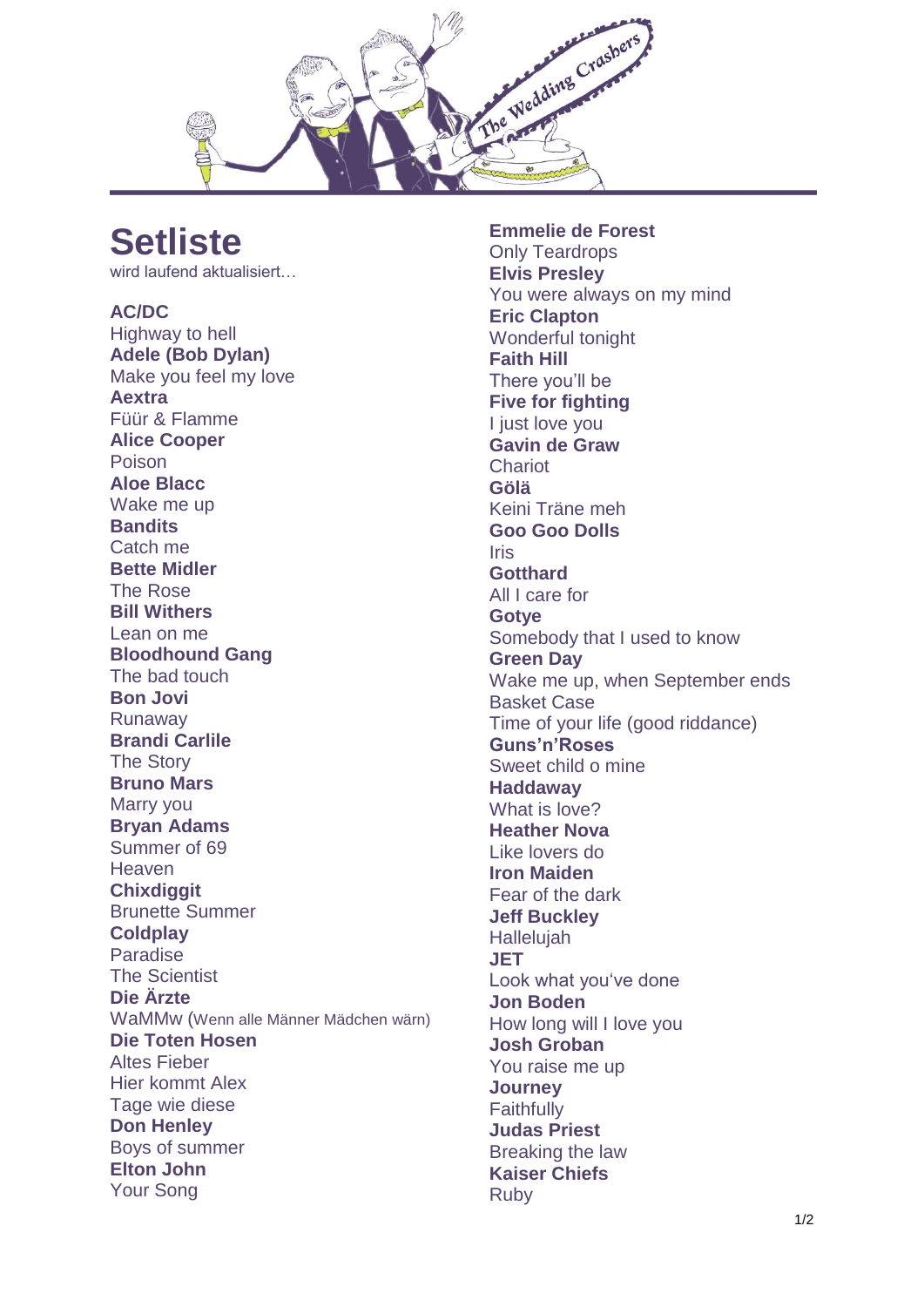

**K -Ci & JoJo** All my life **Keane** We might as well be strangers **KISS** I was made for loving you **Lady Gaga** Bad Romance **Lenny Kravitz** I'll be waiting **Linkin Park** Shadow of the day **Lionel Richie** Easy **Mando Diao** Dance with somebody **Mash** Ewigi Liäbi **Max Pezzali** Sei Fantastica **Metallica** Nothing else matters **Muse Uprising Madness Nirvana** Smells like teen spirit **Oasis Wonderwall** Stop crying your heart out **One Republic** Apologize **Pachelbel** Canon in D **Patent Ochsner** W. Nuss vo Bümpliz **Scharlachrot Peter Cincotti** Goodbye Philadelphia **Peter Reber** Dr Sunne entgäge E Vogel ohni Flögel **Philipp Poisel** Liebe meines Lebens **Pink** Bridge of light

**Plüsch** UFO **Radiohead** Karma Police **Reamonn Supergirl Rihanna** Umbrella **Robbie Williams** Angels **Eternity** Monsoon **Ronan Keating** When you say nothing at all **Roxette** The Look **Roy Orbison** Pretty Woman **Shania Twain** From this moment on **Silbermond** Das Beste Ja **Snow Patrol** Run **Social Distortion** I was wrong **Sportfreunde Stiller** Applaus Applaus Lass mich nie mehr los **Stevie Wonder** Happy Birthday **suddendaze** Failing this **The Beatles** Back in the U.S.S.R **The Calling** Wherever you'll go **The Clash** Should I stay or should I go **The Cranberries** Zombie **The Pogues** Dirty old town **The Police** Every breath you take